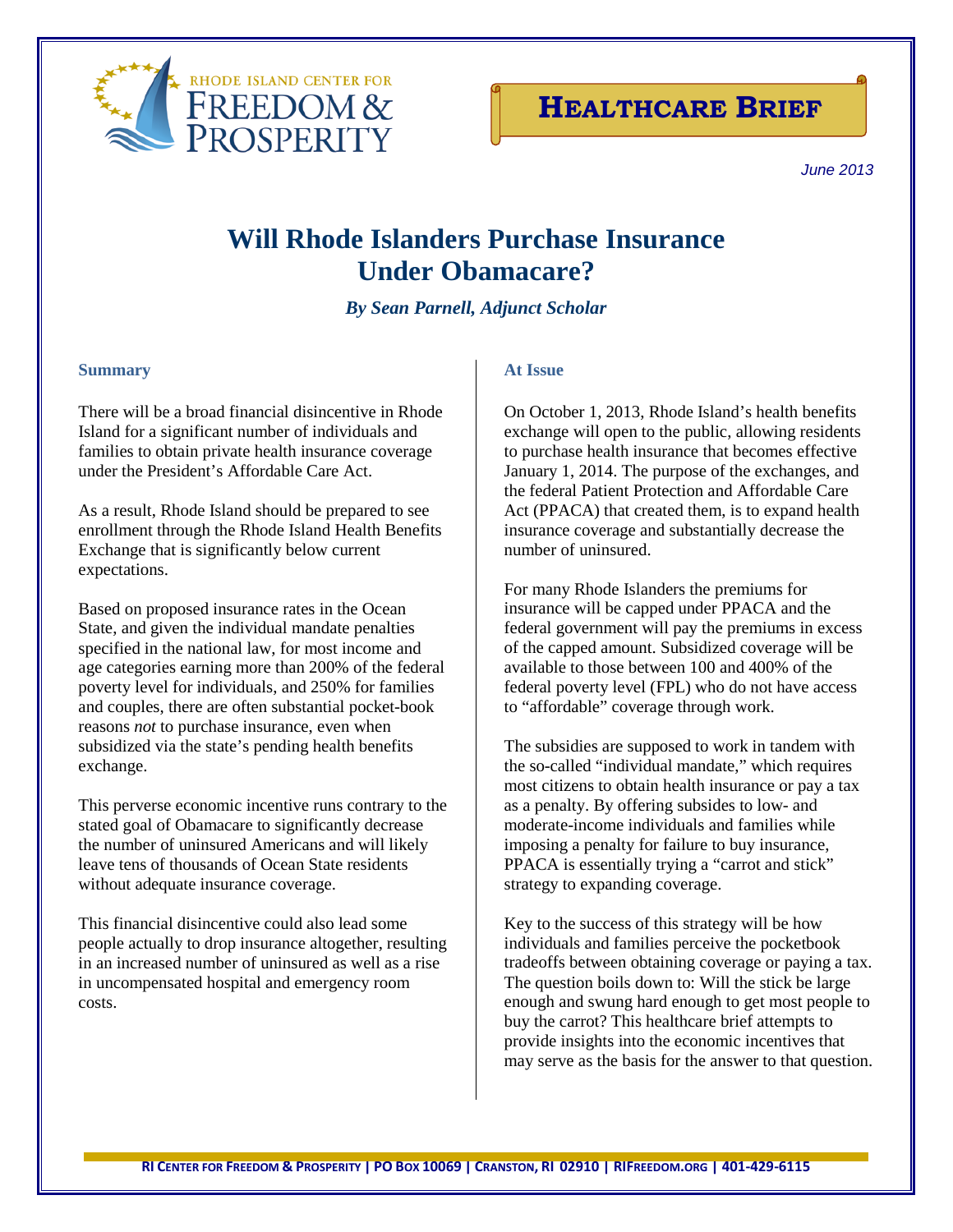## **The Data**

The following table depicts the financial tradeoff between the expected after-subsidy out-of-pocket cost of obtaining insurance through the exchange and the cost of not purchasing insurance and instead paying the tax. Positive numbers (in **green bold**) indicate that, from a strictly financial perspective, individuals and families can **save money** by paying the tax penalty rather than purchasing insurance. Negative numbers (in *blue italics*) indicate that it would be less expensive to purchase insurance than pay the tax.<sup>[1](#page-1-0)</sup>

| The annual difference between purchasing insurance or paying PPACA's tax on being uninsured |                    |                    |                    |                    |                    |                    |                                     |                    |                    |
|---------------------------------------------------------------------------------------------|--------------------|--------------------|--------------------|--------------------|--------------------|--------------------|-------------------------------------|--------------------|--------------------|
|                                                                                             | 150%<br><b>FPL</b> | 200%<br><b>FPL</b> | 250%<br><b>FPL</b> | 300%<br><b>FPL</b> | 350%<br><b>FPL</b> | 400%<br><b>FPL</b> | 401%<br><b>FPL</b>                  | 600%<br><b>FPL</b> | 800%<br><b>FPL</b> |
|                                                                                             |                    |                    |                    |                    |                    |                    | <b>Non-subsidized Income Levels</b> |                    |                    |
| <b>Individual</b>                                                                           | \$17,235           | \$22,980           | \$28,725           | \$34,470           | \$40,215           | \$45,960           | \$46,075                            | \$68,940           | \$98,920           |
| 24-year old                                                                                 | $-$ \$695          | $-$ \$65           | \$800              | \$1,178            | \$1,111            | \$968              | \$965                               | \$393              | $- $181$           |
| 34-year old                                                                                 | $-$ \$695          | $-$ \$240          | \$625              | \$1,587            | \$1,762            | \$1,619            | \$1,616                             | \$1,044            | \$470              |
| 44-year old                                                                                 | $-$ \$695          | $-$ \$391          | \$473              | \$1,436            | \$1,915            | \$1,999            | \$1,996                             | \$1,424            | \$850              |
| 54-year old                                                                                 | $-$ \$695          | $-$ \$695          | $- $128$           | \$834              | \$1,313            | \$1,715            | \$4,001                             | \$2,959            | \$2,385            |
| 64-year old                                                                                 | $-$ \$695          | $-$ \$695          | $-$ \$695          | \$126              | \$605              | \$1,008            | \$5,622                             | \$5,622            | \$4,183            |
| Couple                                                                                      | \$23,265           | \$31,020           | \$38,775           | \$46,530           | \$54,285           | \$62,040           | \$62,195                            | \$93,060           | \$124,080          |
| 24-year old                                                                                 | $-$1,390$          | $-$1,071$          | \$96               | \$1,395            | \$2,408            | \$2,356            | \$2,356                             | \$1,663            | \$888              |
| 34-year old                                                                                 | $-$1,390$          | $-$1,390$          | $-$ \$254          | \$1,045            | \$2,058            | \$2,518            | \$4,550                             | \$2,965            | \$2,190            |
| 44-year old                                                                                 | $-$1,390$          | $-$1,390$          | $- $557$           | \$742              | \$1,756            | \$2,216            | \$5,236                             | \$3,725            | \$2,950            |
| 54-year old                                                                                 | $-$1,390$          | $-$1,390$          | $-$1,390$          | $-$ \$461          | \$552              | \$1,012            | \$8,002                             | \$8,002            | \$6,020            |
| 64-year old                                                                                 | $-$1,390$          | $-$1,390$          | $-$1,390$          | $-$1,390$          | $-$ \$863          | $-$ \$403          | \$11,244                            | \$11,244           | \$11,244           |
| Family of 4                                                                                 | \$35,235           | \$47,100           | \$58,875           | \$70,650           | \$82,425           | \$94,200           | \$94,436                            | \$141,300          | \$188,400          |
| 24-year old                                                                                 | $-$ \$2,085        | $-$ \$2,052        | $- $280$           | \$1,692            | \$3,079            | \$3,903            | \$4,009                             | \$2,837            | \$1,660            |
| 34-year old                                                                                 | $-$ \$2,085        | $-$ \$2,085        | $-$ \$370          | \$1,602            | \$2,989            | \$3,813            | \$6,930                             | \$4,399            | \$3,222            |
| 44-year old                                                                                 | $-$ \$2,085        | $-$ \$2,085        | $-$ \$673          | \$1,300            | \$2,686            | \$3,511            | \$7,616                             | \$5,159            | \$3,982            |
| 54-year old                                                                                 | $-$ \$2,085        | $-$ \$2,085        | $-$1,876$          | \$96               | \$1,483            | \$2,307            | \$10,382                            | \$10,382           | \$7,052            |
| 64-year old                                                                                 | $-$ \$2,085        | $-$ \$2,085        | $-$ \$2,085        | $-$1,319$          | \$68               | \$892              | \$13,624                            | \$13,624           | \$13,624           |

**The annual difference between purchasing insurance or paying PPACA's tax on being uninsured[2](#page-1-1)**

**Healthcare Premiums vs. Individual Mandate Penalty Tax in RI**

Proposed insurance rates in RI will generally increase by 18% over last year, with younger individuals seeing increases of up to 50% in their premiums while older persons see lower premiums as a result of the implementation of the Affordable Care Act's requirements and the operation of the exchange.

<span id="page-1-0"></span> $1$  Technically the penalty for being uninsured cannot exceed the cost of the national average for a Bronze plan, meaning that in cases where the tax is greater than the Bronze premium (a negative number), the actual difference between the maximum out-of-pocket premium and the tax is close to zero. In order to demonstrate how close or far each income level is from this point, we have kept the originally calculated number.

<span id="page-1-1"></span><sup>2</sup> The table here presents only final findings, based on the data and calculations described in the *Methodology and Sources* section. The full spreadsheet including all data and formulas used is available to anyone who requests it, please contact [info@rifreedom.org](mailto:info@rifreedom.org)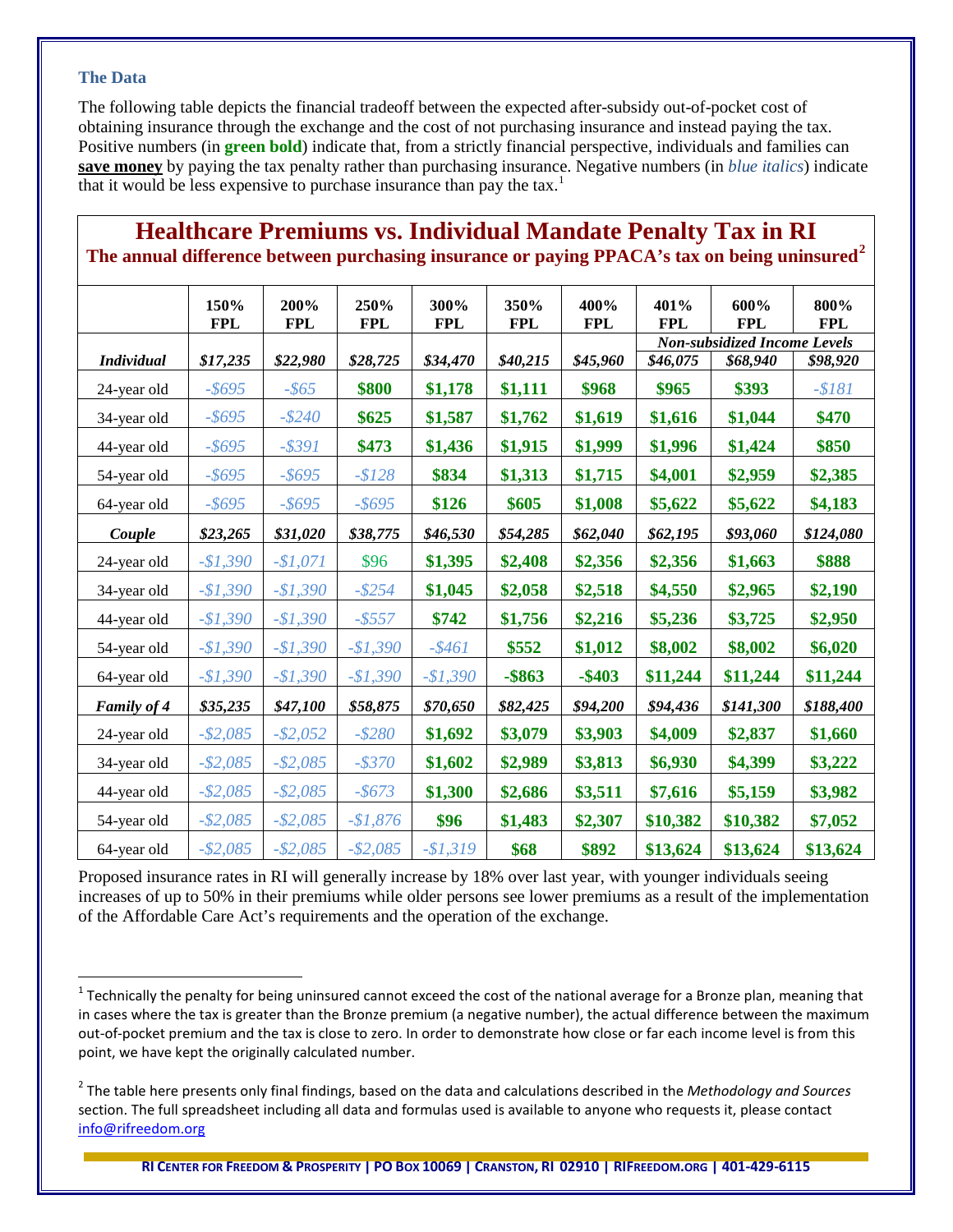#### **Discussion**

As the table demonstrates, at most income levels and ages the financial incentive is to avoid purchasing insurance and to instead pay the penalty. This suggests that the Rhode Island Health Benefits Exchange may have substantial difficulty in attracting a significant number of customers.

That said, the age groups and income levels for which the incentive is to purchase insurance (or at least the disincentive is not large), the young and those with low incomes, are the populations most likely to be uninsured.[3](#page-2-0) Many of these are likely to be eligible for Medicaid however, reducing the number that might decide to purchase insurance through the Exchange.

Additionally, the table only looks at the financial incentives and does not consider two other factors that might lead an individual or family to purchase health insurance despite these incentives. In the first instance, Rhode Islanders who tend to be risk-averse and concerned about the possible need to pay for expensive and unexpected health care needs might overlook the pure financial incentives and obtain insurance. In the second instance, Rhode Islanders who already have substantial health needs such as diabetics, heart disease sufferers, or other chronically ill persons will generally find it to their financial advantage to buy insurance because the after-tax savings for not buying insurance are still less than their out-of-pocket costs for needed care.

Unfortunately, if individuals with greater health needs than average are more inclined to purchase insurance, it will lead to adverse selection in the health insurance market and set off a "death spiral" causing premiums for non-subsidized (and some subsidized) individuals to rise, leading even more individuals and families to drop coverage, until only those with extremely high medical bills are left paying extremely high premiums.<sup>[4](#page-2-1)</sup>

[http://www.dhs.ri.gov/Portals/0/Uploads/Documents/Public](http://www.dhs.ri.gov/Portals/0/Uploads/Documents/Public/Who%20are%20the%20uninsured.pdf) [/Who%20are%20the%20uninsured.pdf](http://www.dhs.ri.gov/Portals/0/Uploads/Documents/Public/Who%20are%20the%20uninsured.pdf)

<span id="page-2-1"></span> $4$  For a full discussion of the 'death spiral' phenomenon, see: *Destroying Insurance Markets* by Conrad Meier, published by Another factor not included in the financial analysis is the impact that social expectations might have. It is possible that even though it may not be seen to make financial sense to purchase insurance through the exchange, the fact that there is a penalty for not doing so will lead some to decide that purchasing insurance is the responsible thing to do, and that not purchasing insurance is an act of poor citizenship.

On the negative side, the disincentive to purchase insurance may be even greater in many people's view because of the nature of the insurance. The Blue Solutions for HSA Direct 5000 plan, which is the plan used here for most of the analysis, features a \$5,000 deductible for an individual and \$10,000 for a family. The least expensive Silver plan, Blue Solutions for HSA 2600, features a \$2,600 deductible for an individual and \$5,200 for a family, and costs nearly 30 percent more than the Blue Solutions for HSA Direct 5000 policy.

This means individuals and families considering whether to purchase insurance or pay the tax will also be looking at the benefits they might get from being insured. In the case of a family of four with two adults age 34 earning \$82,425 (350% of FPL), they would not only consider whether it's worthwhile to spend about \$3,000 more on insurance than they would pay in taxes for being uninsured but also recognize that they would still need to pay \$10,000 out of their own pockets before getting benefits from their policy in the event of a catastrophic illness or injury.

Because very few individuals and families will see medical expenses approaching \$13,000 (adding the \$3,000 difference between the tax and out-of-pocket premiums to the  $$10,000$  deductible),<sup>[5](#page-2-2)</sup> it is highly likely

the Council for Affordable Health Insurance and The Heartland Institute, 2005. Full text available at: [http://www.cahi.org/cahi\\_contents/resources/pdf/destroyin](http://www.cahi.org/cahi_contents/resources/pdf/destroyinginsmrkts05.pdf) [ginsmrkts05.pdf.](http://www.cahi.org/cahi_contents/resources/pdf/destroyinginsmrkts05.pdf)

 $5$  A review of data available from the results of the Medical Expenditure Panel Survey (MEPS) conducted by the Agency for Healthcare Research & Quality shows that in 2010 the median healthcare expense was \$875 for persons age 18 – 44 and \$2,124 for those age 45 – 64. Mean expenditure for these age groups were \$3,230 and \$6,429, respectively. MEPS has repeatedly found that medical expenditures are highly concentrated among a small percentage of the population, typically older and Medicare-enrolled. See reports available at:

<http://www.ahrq.gov/research/data/meps/index.html>

 $\overline{a}$ 

<span id="page-2-2"></span><span id="page-2-0"></span><sup>&</sup>lt;sup>3</sup> For a more complete discussion of the composition and characteristics of the uninsured in Rhode Island, see Karen Bogen's *Who Are The Uninsured in Rhode Island: Demographic Trends 1990 – 2004, Access to Care, and Health Status for the Under 65 Population* prepared for the Rhode Island Department of Human Services in 2006, available at: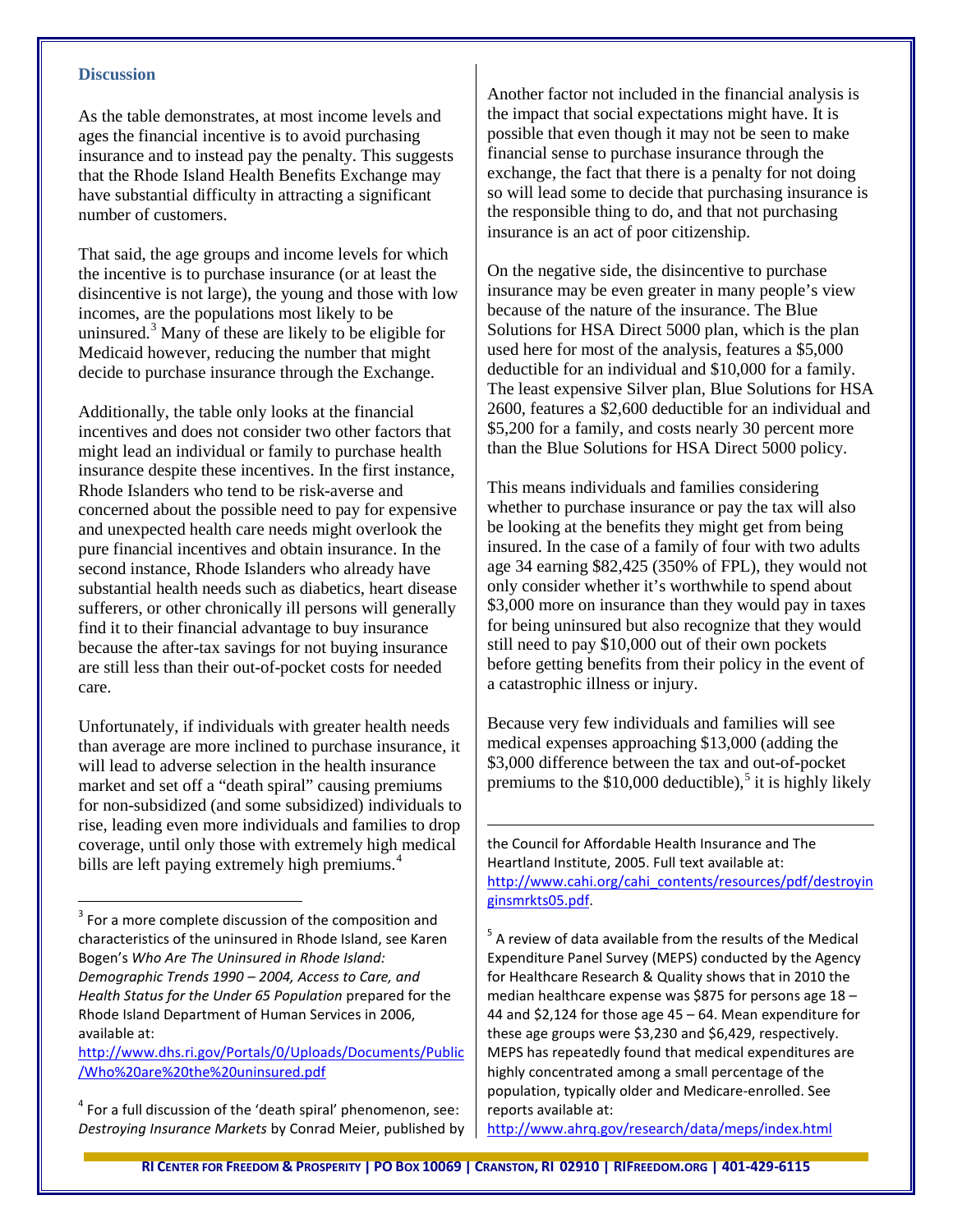that many individuals and families will see little value in insurance that is expensive while still exposing them to substantial financial risk, and will choose to remain uninsured, paying for their relatively few medical expenses out-of-pocket and saving a substantial amount of money.

An additional factor to consider is the "moral hazard" created by requiring that insurers accept all applicants at standard rates, with no exclusions or limits on care for pre-existing medical conditions. This effectively tells Rhode Islanders weighing whether to buy costly insurance or pay a relatively modest tax if they choose to remain uninsured that they can delay purchasing insurance and still be able to obtain coverage at a later date to pay future medical expenses in the unlikely event of a catastrophic injury or illness.

This has the potential to further tip the decision towards remaining uninsured, although the limited openenrollment period may mitigate this impact somewhat (the rate filings by Blue Cross/Blue Shield of Rhode Island indicates an annual open enrollment period between October 15 and December 7).

This "moral hazard" could also manifest itself if many of the currently insured in the individual market as well as some receiving insurance through their employer respond to the incentives embedded in PPACA and the exchange and elect to drop coverage.

Finally, the analysis here uses the tax amounts for 2016, and assumes the tax will be collectable by the IRS. In 2014, the tax for remaining uninsured will be the larger of \$95 per person or 1% of taxable income, rising in 2015 to \$395 or 2%, making the incentive to remain uninsured for at least these two years substantially more than the table above indicates.

<span id="page-3-0"></span>There is also some doubt about the ability of the IRS to actually collect the tax, given that they are prohibited from pursuing civil or criminal charges for nonpayment, and are not able to garnish wages, seize assets, or levy additional penalties or interest for nonpayment. The only mechanism available to the IRS for collecting the tax for being uninsured is to take it out of tax refunds,

<span id="page-3-1"></span>which can be easily avoided by adjusting how much tax is withheld.

## **Methodology & Sources**

<span id="page-3-2"></span>The financial incentives to obtain health insurance coverage (subsidized or unsubsidized) or be uninsured and pay the tax depend on several factors: age and how much an individual or family earns as a percentage of the federal poverty level (FPL) in adjusted gross income; what the Bronze and Silver level premium for their age/family composition would be; what their premium subsidy would be; and what their tax for being uninsured would be. Once this information is known, it is fairly easy to calculate how much any particular individual or family would have to pay to obtain health insurance as well as what their tax would be for being uninsured.

Age levels for the purposes of this analysis were set at 24, 34, 44, 54, and 64 years old. Income levels for this analysis were selected to be 150, 200, 250, 300, 350, 400, 401, 600, and 800 percent of FPL, using 2013 poverty guidelines.<sup>[6](#page-3-0)</sup>

Bronze level premiums were assumed to be the lowestcost Bronze plan submitted to the Rhode Island Office of Health Insurance Commissioner on April 15, 2013, in this case the Blue Solutions for HSA Direct 5000.<sup>[7](#page-3-1)</sup> The Silver premium cost used was VantageBlue Direct 3000. Premiums for a couple of the same age are calculated to be two times the individual premium, and the family premium assumes two adults of the same age and two children under age 21.

The premium subsidy was determined by subtracting the maximum out-of-pocket amount (as determined by  $PPACA's$  guidelines) $\delta$  from the Silver premium. This amount was then subtracted from the Bronze level premium, with the remainder being what individuals, couples, and families are expected to pay for coverage through the exchange. In some cases, the result was negative, in which case "zero" was substituted for the subsidy.

The premium for the Catastrophic plan was used where it was less than the subsidized Bronze premium for

 <sup>6</sup> 2013 Poverty Guidelines, U.S Department of Health & Human Services, available at: <http://aspe.hhs.gov/poverty/13poverty.cfm>

[http://www.ohic.ri.gov/documents/2013%20Rate%20Revie](http://www.ohic.ri.gov/documents/2013%20Rate%20Review%20Process/2013%20Rate%20Review%20Submissions/1_2013%20BCBSRI%20Individual%20Market%20Submission%2041513%20Final.pdf) [w%20Process/2013%20Rate%20Review%20Submissions/1\\_2](http://www.ohic.ri.gov/documents/2013%20Rate%20Review%20Process/2013%20Rate%20Review%20Submissions/1_2013%20BCBSRI%20Individual%20Market%20Submission%2041513%20Final.pdf) [013%20BCBSRI%20Individual%20Market%20Submission%20](http://www.ohic.ri.gov/documents/2013%20Rate%20Review%20Process/2013%20Rate%20Review%20Submissions/1_2013%20BCBSRI%20Individual%20Market%20Submission%2041513%20Final.pdf) [41513%20Final.pdf](http://www.ohic.ri.gov/documents/2013%20Rate%20Review%20Process/2013%20Rate%20Review%20Submissions/1_2013%20BCBSRI%20Individual%20Market%20Submission%2041513%20Final.pdf)

 $^8$  Health Reform Subsidy Calculator, Henry J. Kaiser Family Foundation, available at: <http://healthreform.kff.org/subsidycalculator.aspx>

<sup>7</sup> BCBSRI Individual Market Submission to Rhode Island Office of Health Insurance Commissioner, p. 93 4/15/2013, available at: